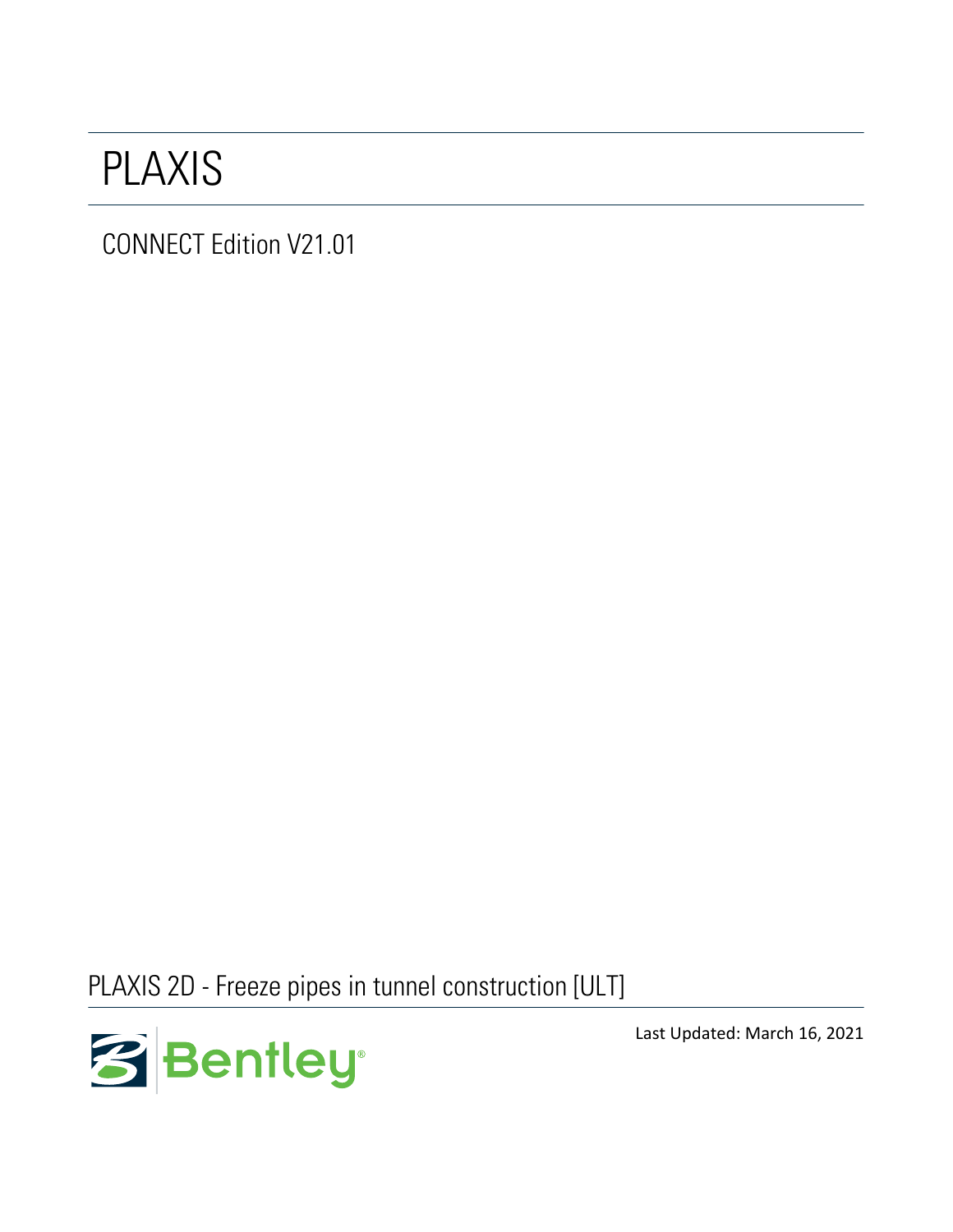# **1** Freeze pipes in tunnel construction [ULT]

This tutorial illustrates change in coupling of groundwater flow and thermal flow as a result of ground freezing. A tunnel is constructed with the use of freeze pipes. By first installing freeze pipes in the soil, the soil freezes and becomes watertight so that tunnel construction can take place. This method of construction requires a lot of energy for the cooling of the soil, so by being able to model the cooling behaviour while groundwater flow is present an optimal freezing system can be designed.

#### **Objectives**

- Modelling soil freezing, coupling between thermal flow and groundwater flow
- Modelling unfrozen water content.
- Using the command line for structure definition.

#### **Geometry**

In this tutorial a tunnel with a radius of 3.0 m will be constructed in a 30 m deep soil layer. A groundwater flow from left to right is present, influencing the thermal behaviour of the soil. First the soil will be subjected to the low temperatures of the freeze pipes, and once the soil has frozen sufficiently, tunnel construction can take place. The latter is not included in this tutorial.

Because groundwater flow causes an asymmetric temperature distribution, the whole geometry needs to be modelled, where in previous examples only half of the geometry was sufficient.



#### 90 m

*Figure 1: Geometry of the project*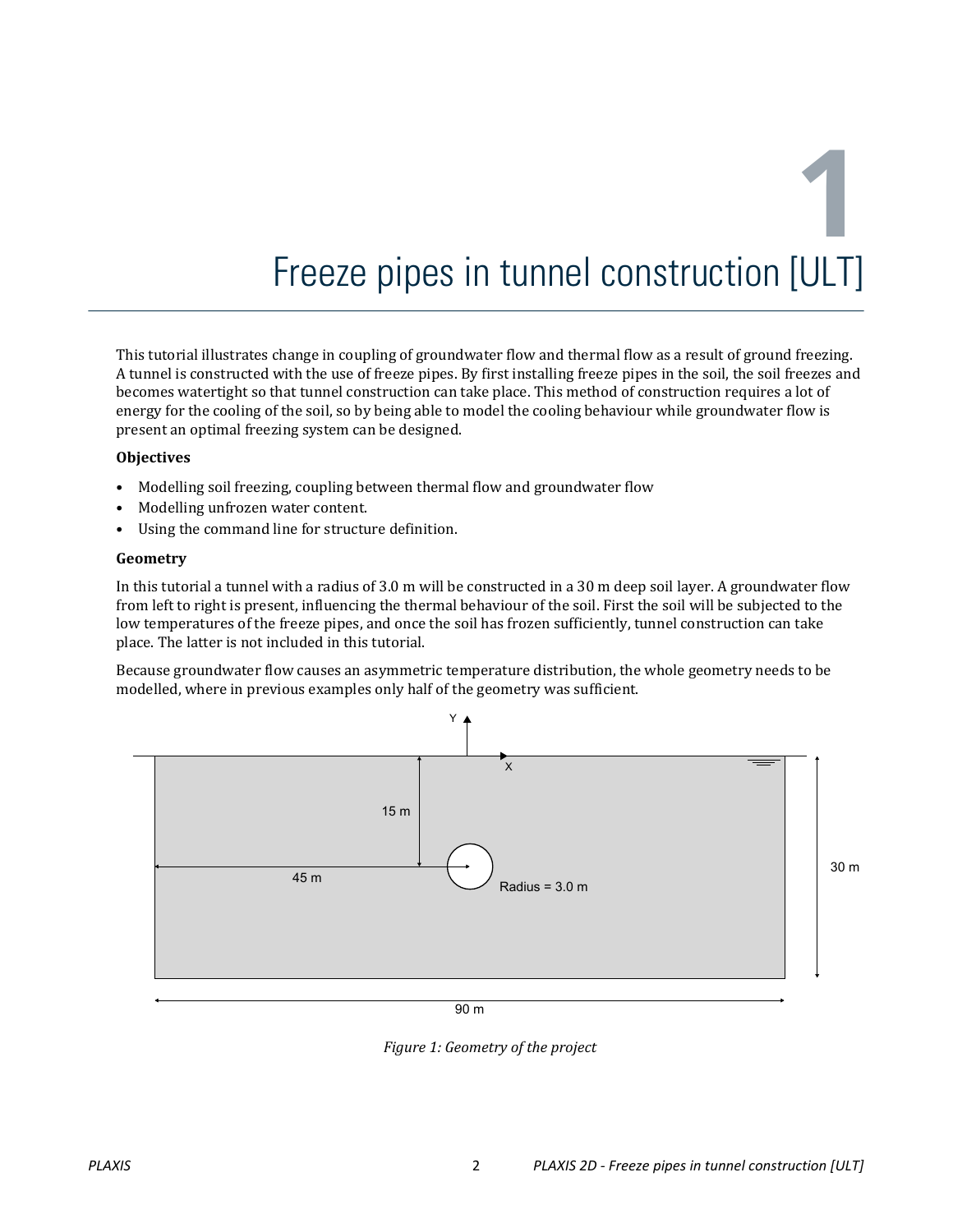## <span id="page-2-0"></span>Create new project

- **1.** Start the Input program and select **Start a new project** from the **Quick start** dialog box.
- **2.** In the **Project** tabsheet of the **Project properties** window, enter an appropriate title.
- **3.** In the **Model** tabsheet, the default options for **Model** and **Elements** are used for this project. Also the default options for the units are used in this tutorial. Note that the unit of **Mass** is set automatically to **tonnes**.
- **4.** Set the model **Contour** to  $x_{min} = -45$  m,  $x_{max} = 45$  m,  $y_{min} = -30$  m and  $y_{max} = 0$  m.
- **5.** In the **Constants** tabsheet, set Twater and Tref to 283 K, other constants keep their default values. A description of constants can be found in the Reference Manual.
- **6.** Click **OK** to close the **Project properties** window.

## Define the soil stratigraphy

To define the soil stratigraphy:

- **1.** Click the **Create borehole** button **a** and create a borehole at  $x = 0$ . The **Modify soil layers** window pops up.
- **2.** Create a single soil layer with top level at 0 m and bottom level at -30 m. Set the head at ground level (0 m).

## Create and assign material data sets

- **1.** Click the **Materials** button **in the Modify soil layers** window.
- **2.** Define a data set for soil with the parameters given in Table 40 (on page 3), for the **General Parameters** and **Groundwater** tabsheets.

#### **Table 1: Material properties**

| <b>Parameter</b> | <b>Name</b>              | <b>Sand</b>  | <b>Unit</b>              |
|------------------|--------------------------|--------------|--------------------------|
| General          |                          |              |                          |
| Material model   | $\overline{\phantom{0}}$ | Mohr-Coulomb | $\overline{\phantom{a}}$ |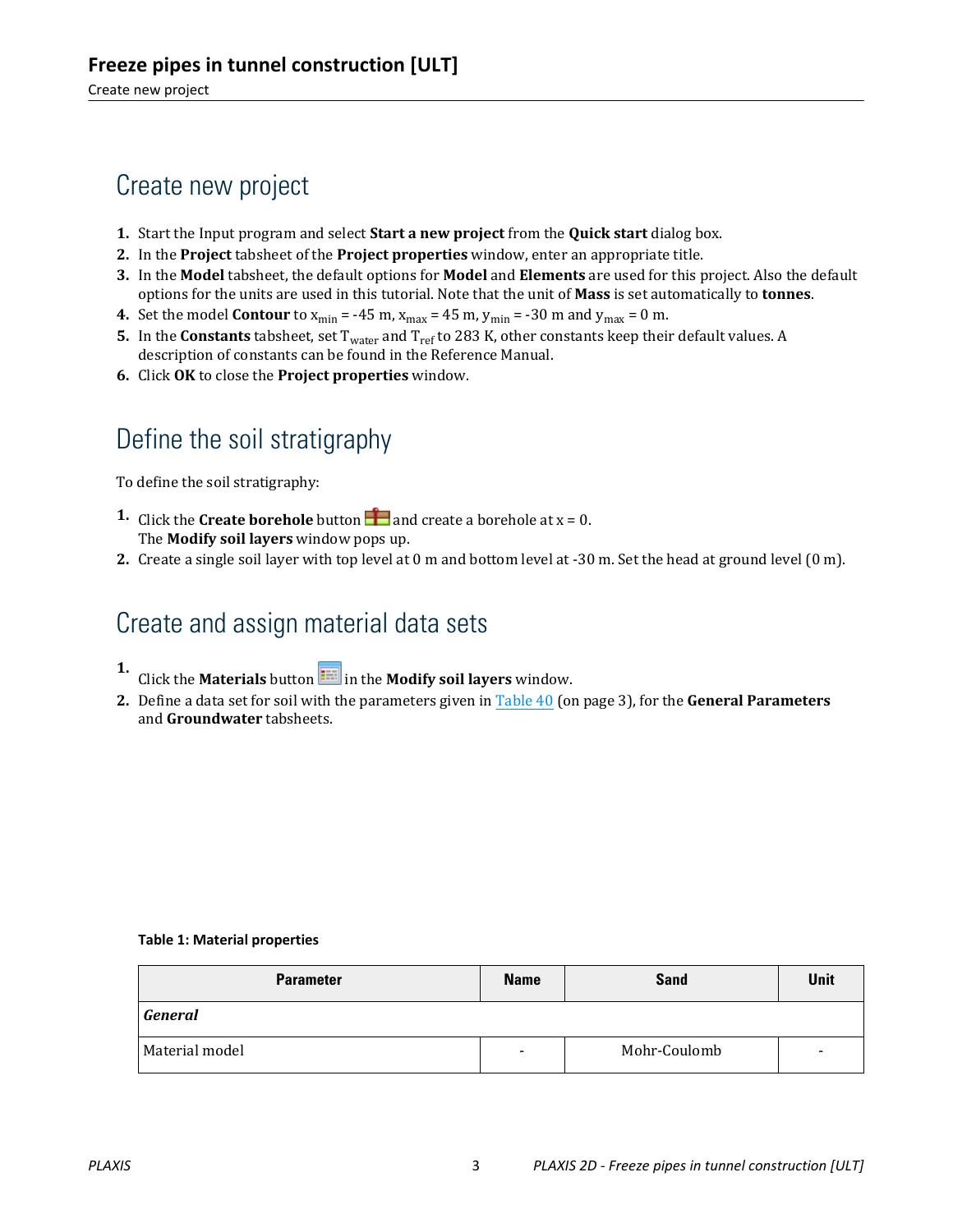## **Freeze pipes in tunnel construction [ULT]**

Create and assign material data sets

| <b>Parameter</b>                      | <b>Name</b>                      | <b>Sand</b>                    | <b>Unit</b>       |  |
|---------------------------------------|----------------------------------|--------------------------------|-------------------|--|
| Type of material behaviour            |                                  | Drained                        |                   |  |
| Soil unit weight above phreatic level | Yunsat                           | 18                             | $kN/m^3$          |  |
| Soil unit weight below phreatic level | $\gamma_{\text sat}$             | 18                             | $kN/m^3$          |  |
| Initial void ratio                    | $e_{init}$                       | 0.5                            |                   |  |
| <b>Parameters</b>                     |                                  |                                |                   |  |
| Young's modulus                       | E'                               | $100 \cdot 10^{3}$             | kN/m <sup>2</sup> |  |
| Poisson's ratio                       | $\mathcal V$                     | 0.3                            |                   |  |
| Cohesion                              | $c_{ref}$                        | $\boldsymbol{0}$               | kN/m <sup>2</sup> |  |
| Friction angle                        | $\varphi'$                       | 37                             | $\circ$           |  |
| Dilatancy angle                       | $\psi$                           | $\boldsymbol{0}$               | $\circ$           |  |
| <b>Groundwater</b>                    |                                  |                                |                   |  |
| Soil - Data set                       | $\overline{\phantom{0}}$         | Standard                       |                   |  |
| Soil - Type                           |                                  | Medium                         |                   |  |
| Flow parameters - Use defaults        | $\overline{\phantom{0}}$         | None                           |                   |  |
| Horizontal permeability               | $k_{x}$                          | $\mathbf{1}$                   | m/day             |  |
| Vertical permeability                 | $k_{y}$                          | $\mathbf{1}$                   | m/day             |  |
| <b>Thermal</b>                        |                                  |                                |                   |  |
| Thermal                               |                                  |                                |                   |  |
| Specific heat capacity                | $\mathcal{C}_S$                  | 860                            | kJ/t/K            |  |
| Thermal conductivity                  | $\lambda_{\scriptscriptstyle S}$ | $4.10^{-3}$                    | kW/m/K            |  |
| Soil density                          | $\rho_s$                         | 2.6                            | $t/m^3$           |  |
| Solid thermal expansion               | $\overline{a}$                   | Volumetric                     |                   |  |
| Thermal expansion                     | $\alpha_s$                       | $0.015 \cdot 10^{-3}$          | 1/K               |  |
| Unfrozen water content                | $\overline{\phantom{0}}$         | User defined (see table below) |                   |  |
| <b>Interfaces</b>                     |                                  |                                |                   |  |
| Interface strength                    | -                                | Rigid                          | -                 |  |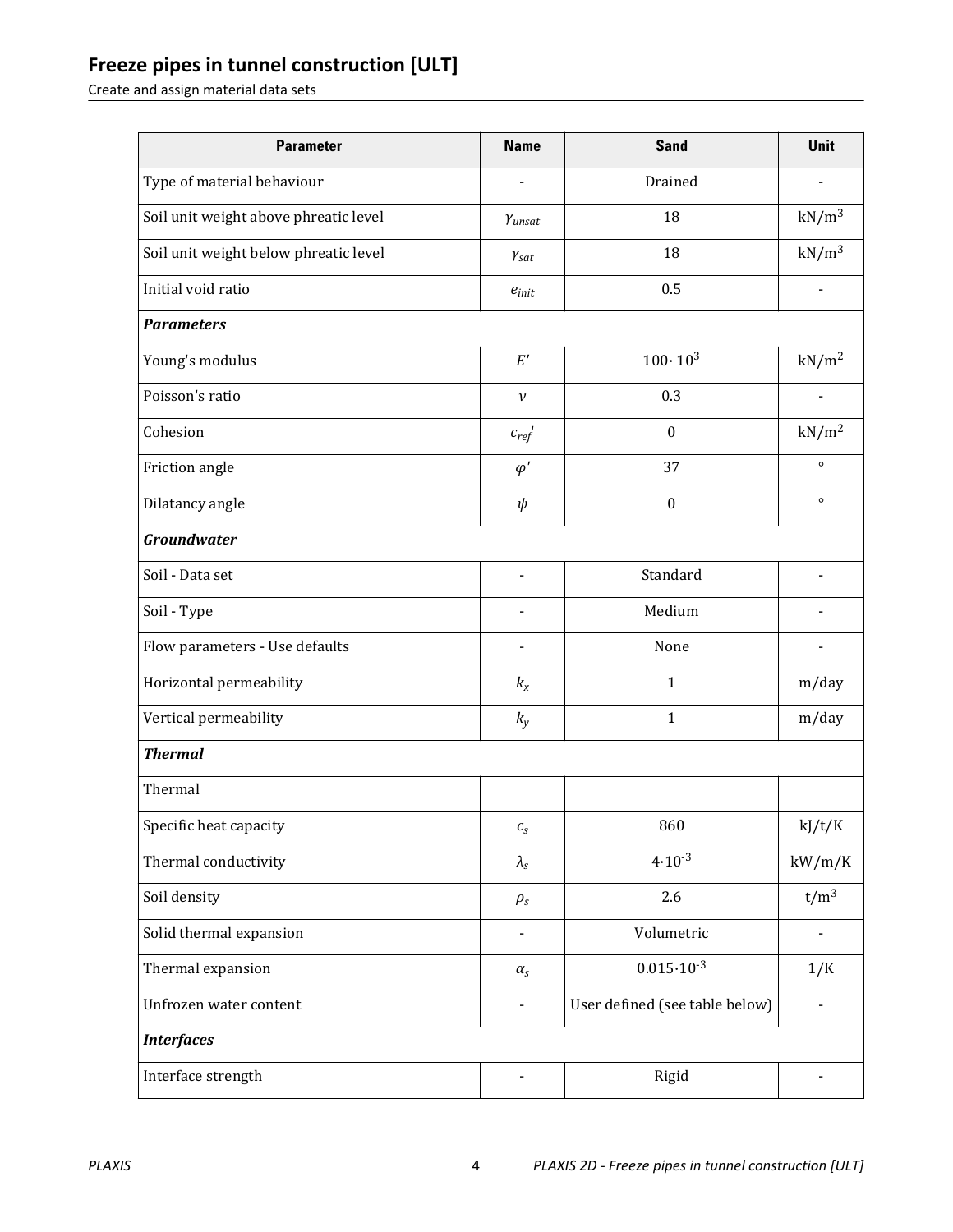#### **Freeze pipes in tunnel construction [ULT]**

Create and assign material data sets

| <b>Parameter</b>    | <b>Name</b> | <b>Sand</b> | Unit      |  |  |
|---------------------|-------------|-------------|-----------|--|--|
| Thermal resistance  | R           |             | $m^2K/kW$ |  |  |
| <b>Initial</b>      |             |             |           |  |  |
| $K_0$ determination | -           | Automatic   | $\,$      |  |  |

To model the amount of (fluid) water available to flow through the soil at certain temperatures, a curve for unfrozen water content needs to be determined by defining a table with values for unfrozen water content at certain temperatures. The same curve can be applied in other projects, hence the table can be saved and loaded into the soil properties of other projects. For more information, refer to the Reference Manual.

**3.** Click the **Thermal** tab. Enter the values as given in the table below.

#### **Table 2: Input for unfrozen water content curve for sand**

| #              | <b>Temperature [K]</b> | Unfrozen water content [-] |
|----------------|------------------------|----------------------------|
| $\mathbf{1}$   | 273.0                  | 1.00                       |
| $\overline{2}$ | 272.0                  | 0.99                       |
| 3              | 271.6                  | 0.96                       |
| $\overline{4}$ | 271.4                  | 0.90                       |
| 5              | 271.3                  | 0.81                       |
| 6              | 271.0                  | 0.38                       |
| $\overline{7}$ | 270.8                  | 0.15                       |
| 8              | 270.6                  | 0.06                       |
| 9              | 270.2                  | $0.02\,$                   |
| $10\,$         | 269.5                  | $0.00\,$                   |

- **4.** Select the option **User defined** from the drop down menu for **Unfrozen water content** at the bottom of the tabsheet.
- **5.** Add rows to the table by clicking the **Add row** button **1.** Complete the data using the values given in Table 41 (on page 5).
- **6.** Enter the values for **Interfaces** and **Initial** tabsheets as given in [Table 40](#page-2-0) (on page 3).
- **7.** Click **OK** to close the dataset.
- **8.** Assign the material dataset to the soil layer.

#### **Note:**

The table can be saved by clicking the **Save** button in the table. The file must be given an appropriate name. For convenience, save the file in the same folder as the project is saved.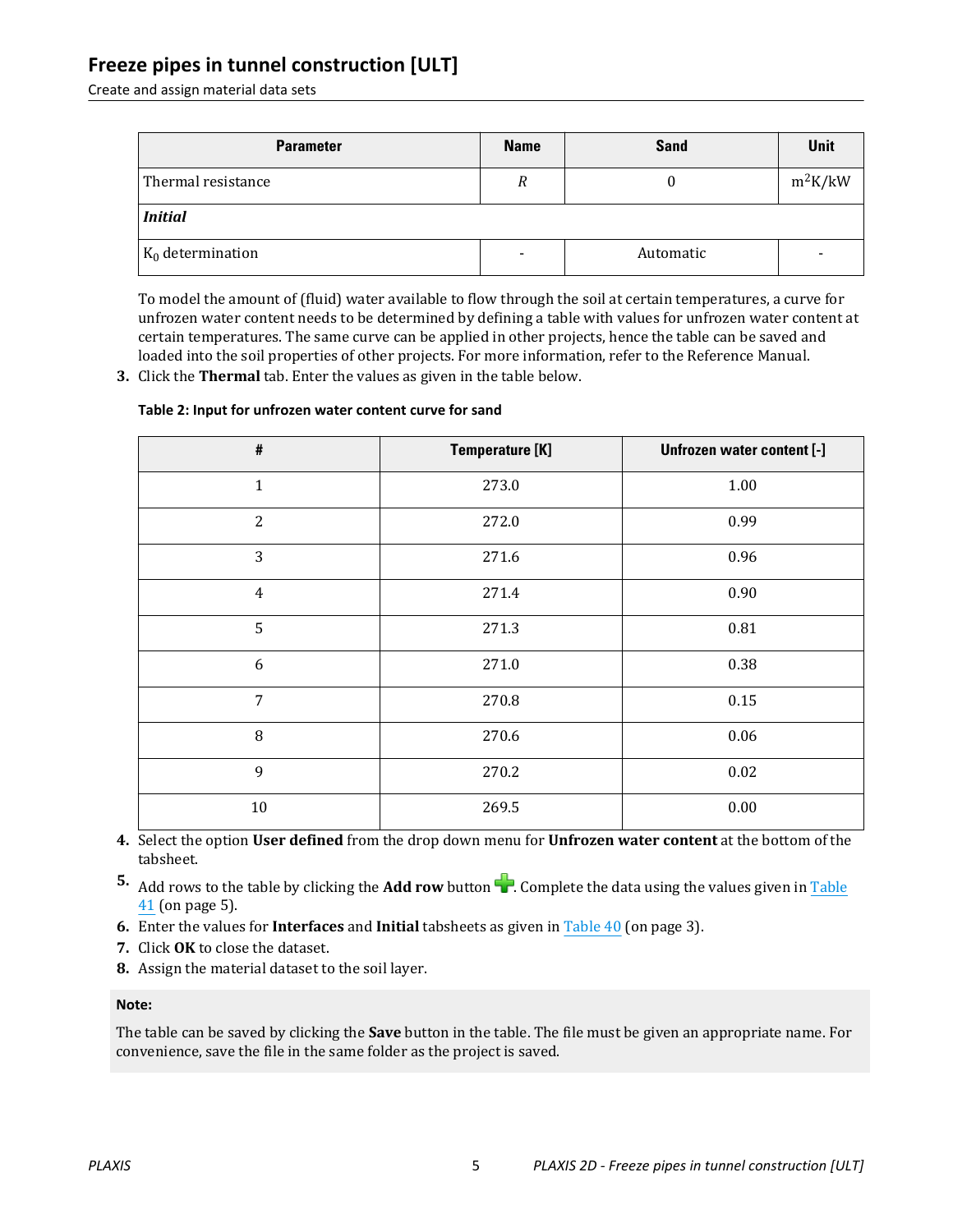## Define the structural elements

The freeze pipes are modelled by defining lines with a length similar to the freeze pipe diameter (10 cm), containing a convective boundary condition. For simplicity, in this tutorial only 12 cooling elements are defined, while in reality more elements may be implemented in order to achieve a sufficient share of frozen soil.

- **1.** Proceed to **Structures** mode.
- **2.** Click the **Create line** button in the side toolbar.
- **3.** Click the command line and type

line 0 -12.05 0 -11.95

Press **Enter** to create the first freezing pipe. For more information regarding command line, see Reference Manual.

- **4.** The remaining freeze pipes will be created by copying the first freeze pipe 12 times. To do so select the line representing the freeze pipe that was just created.
- **5.** From the side toolbar select the **Create array** option . Set the **Array pattern** to **Polar** as we want to create a circle of freeze pipes, the **Center point** is (x y) = (0 -15), the **Total number of items** is 12 (the original plus 11 copies) and finally the **Angle to fill** must be set to 360 degrees as we want to create a full circle. Press OK to create the 11 additional freeze pipes.
- **6.** Multi select the 12 lines representing the freeze pipes using the **Select lines** option **Full** from the side toolbar.
- **7.** Right click the selected lines and select **Thermal flow BC** to create the thermal flow boundary conditions for the freeze pipes.
- **8.** For the selected freeze pipes, in the **Selection explorer** expand the subtree for the **ThermalFlowBC**.
- **9.** The **Behaviour** is set to **Convection**, the T<sub>fluid</sub> to 250 K and the **Transfer coefficient** to 1.0 kW/m<sup>2</sup>/K.
- **10.** Click the **Create line** button in the side toolbar.
- **11.** Select the **Create thermal flow BC** option  $\mathcal{V}$  in the expanded menu. In the drawing area create a thermal boundary condition along the perimeter of the model, hence from  $(x y) = (-450)$  to  $(450)$ ,  $(45-30)$ ,  $(-45-30)$ and back to (-45 0).
- **12.** Select the four boundaries just have been created and right-click on them. From the menu that pops up select **Create** and **Create groundwater flow BC** to add groundwater flow boundary conditions to the thermal flow boundary conditions.

PLAXIS 2D allows different types of **Thermal** boundary conditions to be applied. In this tutorial the freeze pipes will be modelled as convective boundary conditions.

- **1.** Multi select the created boundaries.
- **2.** For the **ThermalFlowBC**, set the **Behaviour** to **Temperature** and  $T_{ref}$  to 283 K.

To assign the groundwater boundary conditions, the following steps are followed:

- **1.** Multi select the top and bottom boundary.
- **2.** For the **GWFlowBC**, set the **Behaviour** to **Closed**.
- **3.** Select the left boundary, set the **Behaviour** to **Inflow** with a q<sub>ref</sub> value of 0.1 m/day.
- **4.** The right boundary has the default behaviour of **Seepage**.

The tunnel is created with the help of the **Tunnel designer**. Because deformations are not considered in this calculation, there is no need to assign a plate material to the tunnel. The generated tunnel will only be used for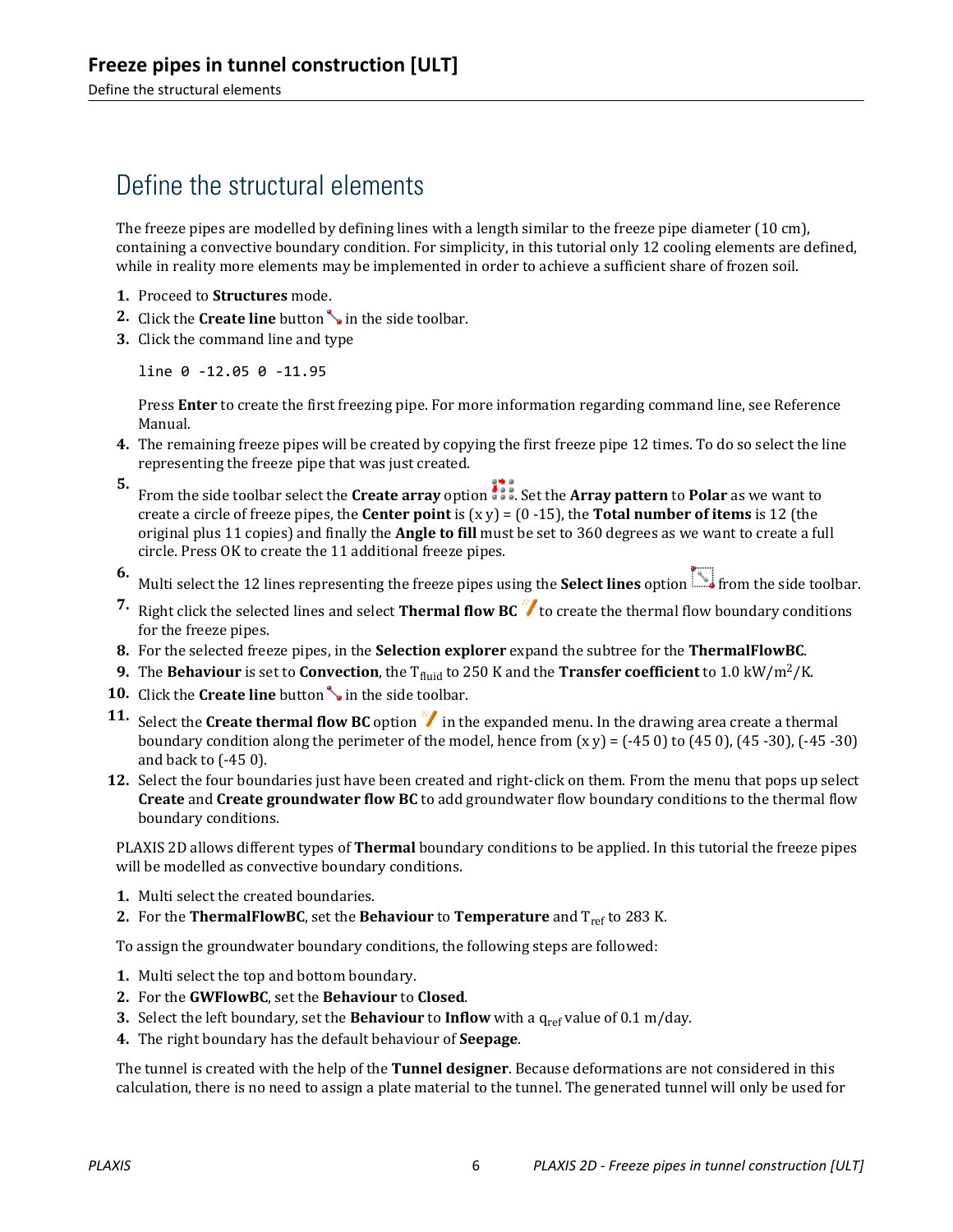Generate the mesh

generating a more dense and homogeneous mesh around the freezing pipes. The tunnel will not be activated during any calculation phase, but PLAXIS 2D will detect the line elements and will generate the mesh according to these elements. Changing the coarseness factor of the pipe elements will cause a denser, but not a more homogeneous mesh.

- **1.** Click the **Create tunnel** button in the side toolbar and click on (42.5 -18) in the drawing area.
- **2.** The option **Circular** is selected for **Shape type**. Note that the default option is **Free**.
- **3.** The default option of **Define whole tunnel** is used in this example.
- **4.** Proceed to the **Segments** tab and set **Radius** to 3 m to the two multi selected segments.
- **5.** Click on **Generate** to generate the defined tunnel in the model. Close the **Tunnel designer** window.

The geometry of the model is shown in the figure below.



*Figure 2: Geometry of the model*

## Generate the mesh

- **1.** Proceed to the **Mesh** mode.
- **2.** Click the **Generate mesh** button  $\mathbb{Z}$  to generate the mesh. The default element distribution of **Medium** is used for this example.
- **3.** Click the **View mesh** button **the view the mesh.** The resulting mesh is shown:



*Figure 3: The generated mesh*

**4.** Click the **Close** tab to close the Output program.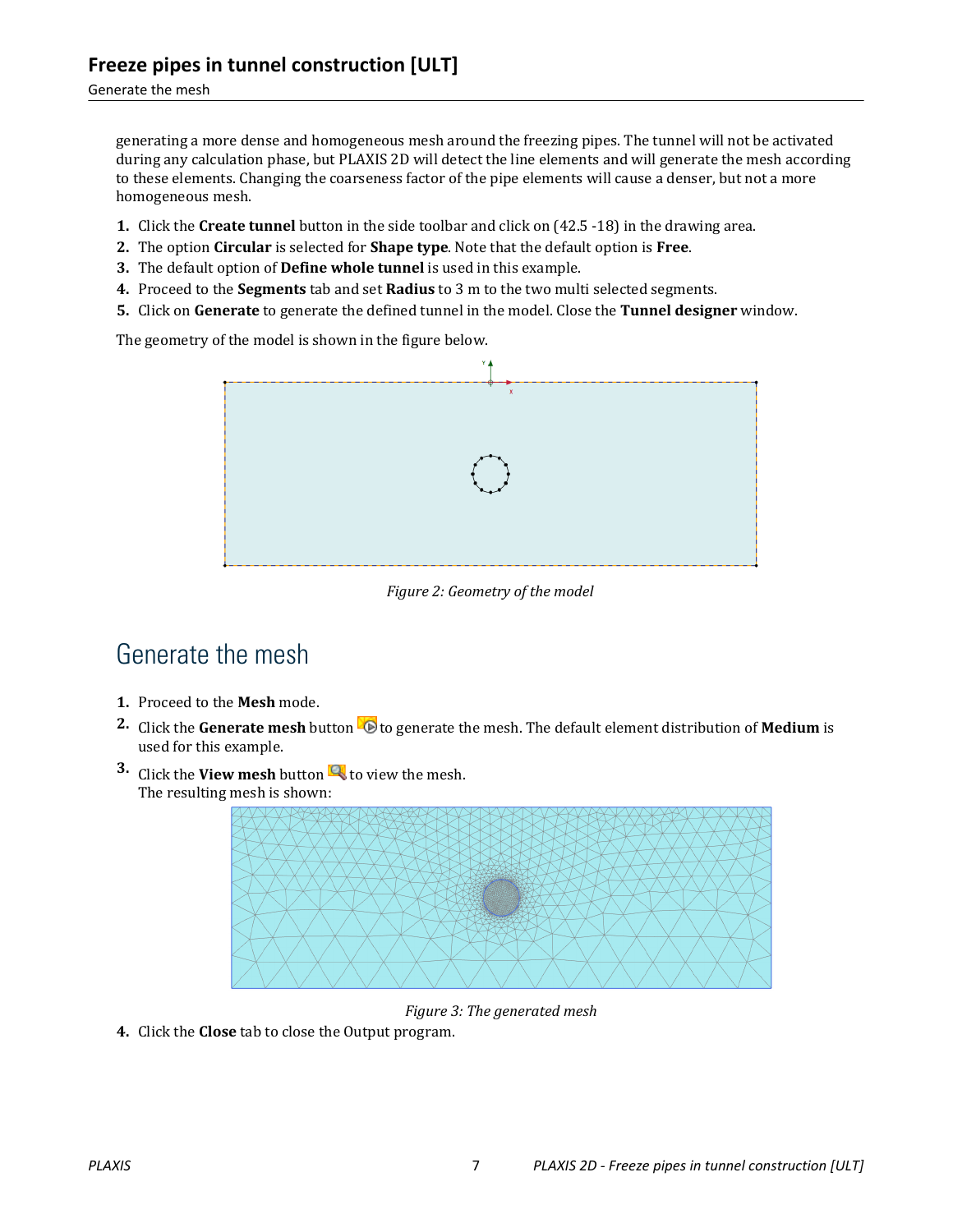Define and perform the calculation

## Define and perform the calculation

The calculations for this tutorial are carried out in the **Flow only** mode.

### Initial phase

- **1.** Click on the **Staged construction** tab to proceed with the definition of the calculation phases.
- **2.** Double click on **Initial phase** in the **Phases explorer**.
- **3.** In the **Phases** window select the **Flow only** option from the **Calculation type** drop-down menu.
- **4.** Choose the **Earth gradient** option for the **Thermal calculation type**.
- **5.** In the **Staged construction** activate the **ThermalFlow** under the **Model conditions** subtree and set the value for T<sub>ref</sub> to 283 K, h<sub>ref</sub> to 0 m and 0 K/m for the **Earth gradient**.



*Figure 4: Initial phase*

## Phase 1: Transient calculation

- **1.** Click the **Add phase** button **to** to create a new phase.
- **2.** Double click the new phase in the **Phases explorer**.
- **3.** In the **Phases** window, enter an appropriate name for the phase ID (e.g. Transient calculation).
- **4.** Set **Transient groundwater flow b** as the option for the **Pore pressure calculation type**.
- **5.** Set **Transient thermal flow 3** as the option for the **Thermal calculation type**.
- **6.** Set **Time interval** to 180 days and the **Max number of steps stored** to 100. This is to be able to view intermediate time steps after the calculation.
- **7.** In **Staged construction** mode, activate all the thermal boundary conditions by clicking the check box for the **Thermal flow BCs** in the **Model explorer**.
- **8.** In the **Model explorer**, activate the four groundwater flow boundary conditions corresponding to the left, top, right and bottom boundary conditions in the **Groundwater flow BCs** subtree.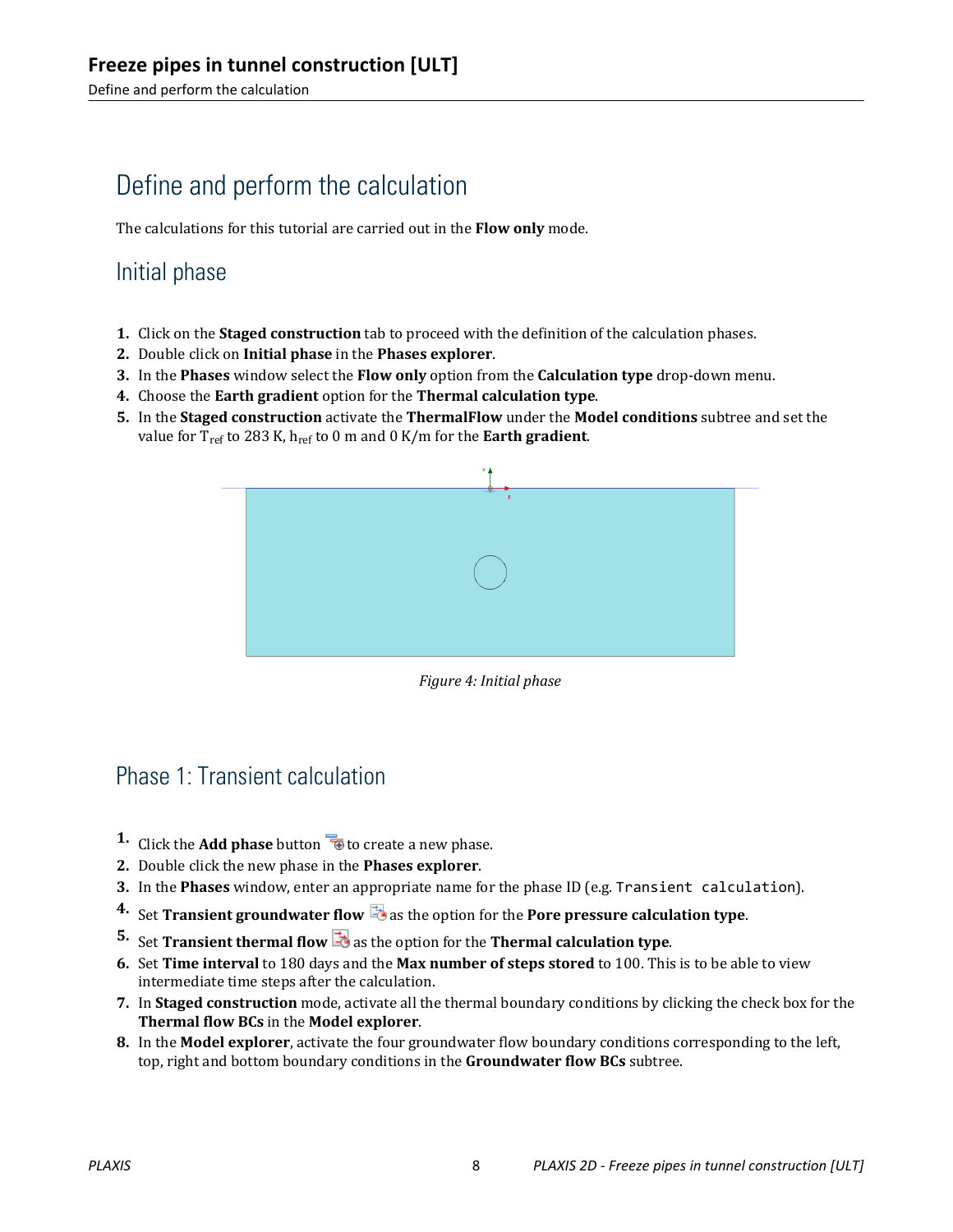## Execute the calculation

Before starting the calculation it is suggested that you select nodes or stress points for a later generation of curves.

- **1.** Click the **Select points for curves** button in the side toolbar. Select at least the node in the middle of the model and some characteristic points for curves (for example between two freezing pipes).
- **2.** Click the **Calculate** button  $\begin{bmatrix} \sqrt{4} \\ 4 \end{bmatrix}$  to calculate the project.

**3.** After the calculation has finished, save the project by clicking the **Save** button

## **Results**

Interesting results from this calculation can be the point in time when there is no groundwater flow in between two freezing pipes, groundwater flow over the whole model and temperature distribution for both steady state and transient calculations.

To view the results in the Output program:

- **1.** Click the **View calculation results** button **b** on the toolbar.
- **2.** Select the menu **Stresses** > **Heat flow** > **Temperature**.
- **3.** The figure below shows the spatial distribution of the temperature for transient calculation in the final step. Note that the element contours have been switched off to better show that the temperature of the soil inside the tunnel is below freezing.



*Figure 5: Temperature distribution for transient phase*

- **1.** Select the menu **Stresses** > **Groundwater flow** > **|q|**.
- **2.** Select the menu **View** > **Arrows** or click the corresponding button  $\frac{1}{\epsilon}$  in the toolbar to display the results arrows.

In the Output program, it is possible to view the results for the intermediate saved steps. More information is available in the Reference Manual. It is possible to view the progression of the freezing of the tunnel.

The figure below shows the distribution of the of groundwater flow field for an intermediate step for the transient calculation (around 38 days).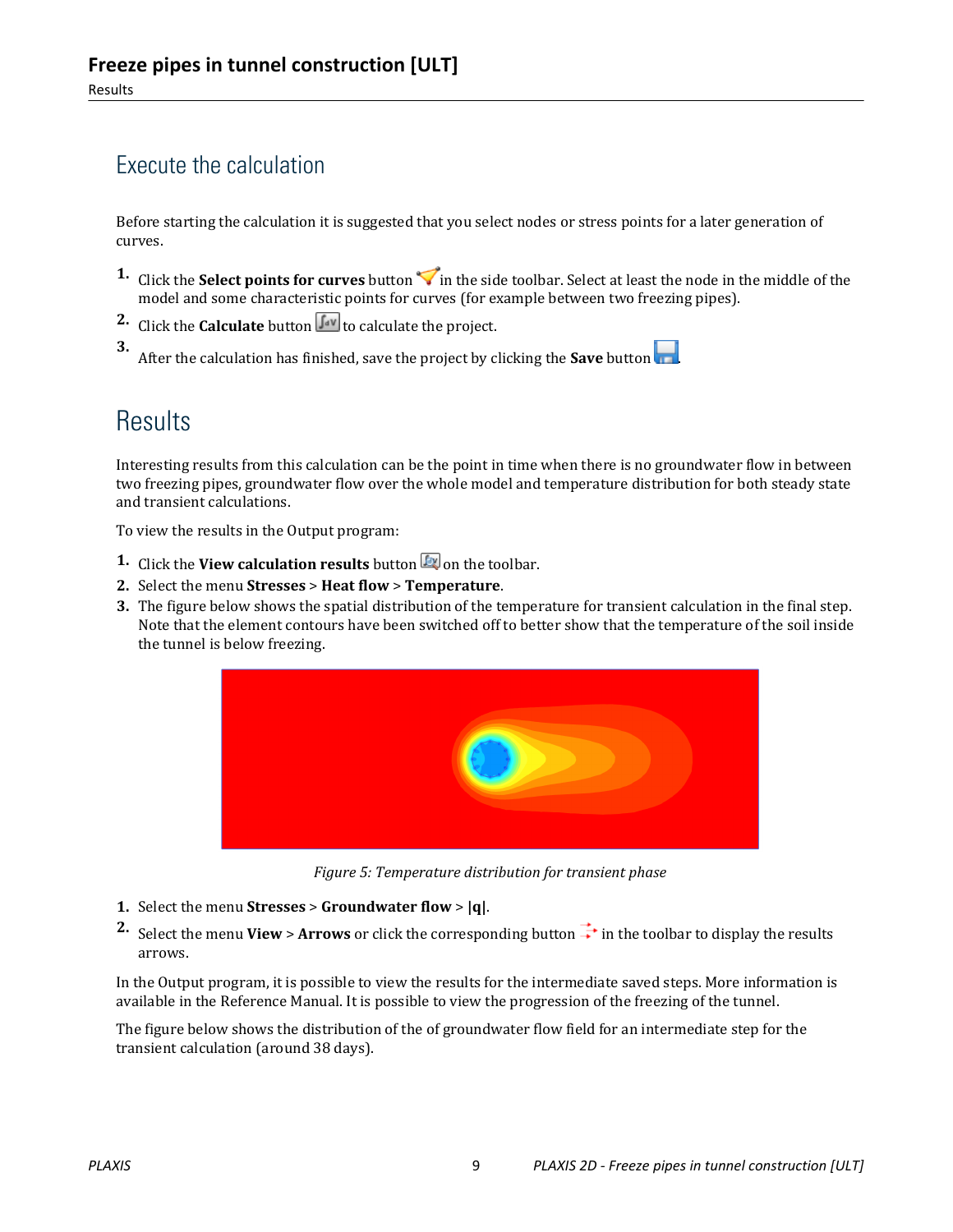

*Figure 6: Groundwater flow field for transient phase for an intermediate step (t<sub>approx</sub> 38 days)* 

The figure below shows the groundwater flow field for the last time step for the transient flow calculation. Here it is clearly noticeable that the entire tunnel area is frozen and no flow occurs.



*Figure 7: Groundwater flow field after 180 days*

The final figure shows the change of temperature in time for the point in the middle of the tunnel. It can be seen that the temperature drops quite fast until about 273 K when the pore water starts to change from water to ice. During this process the temperature remains almost constant and only until after all pore water has turned to ice (at  $t = 122$  s) the ice temperature drops further.